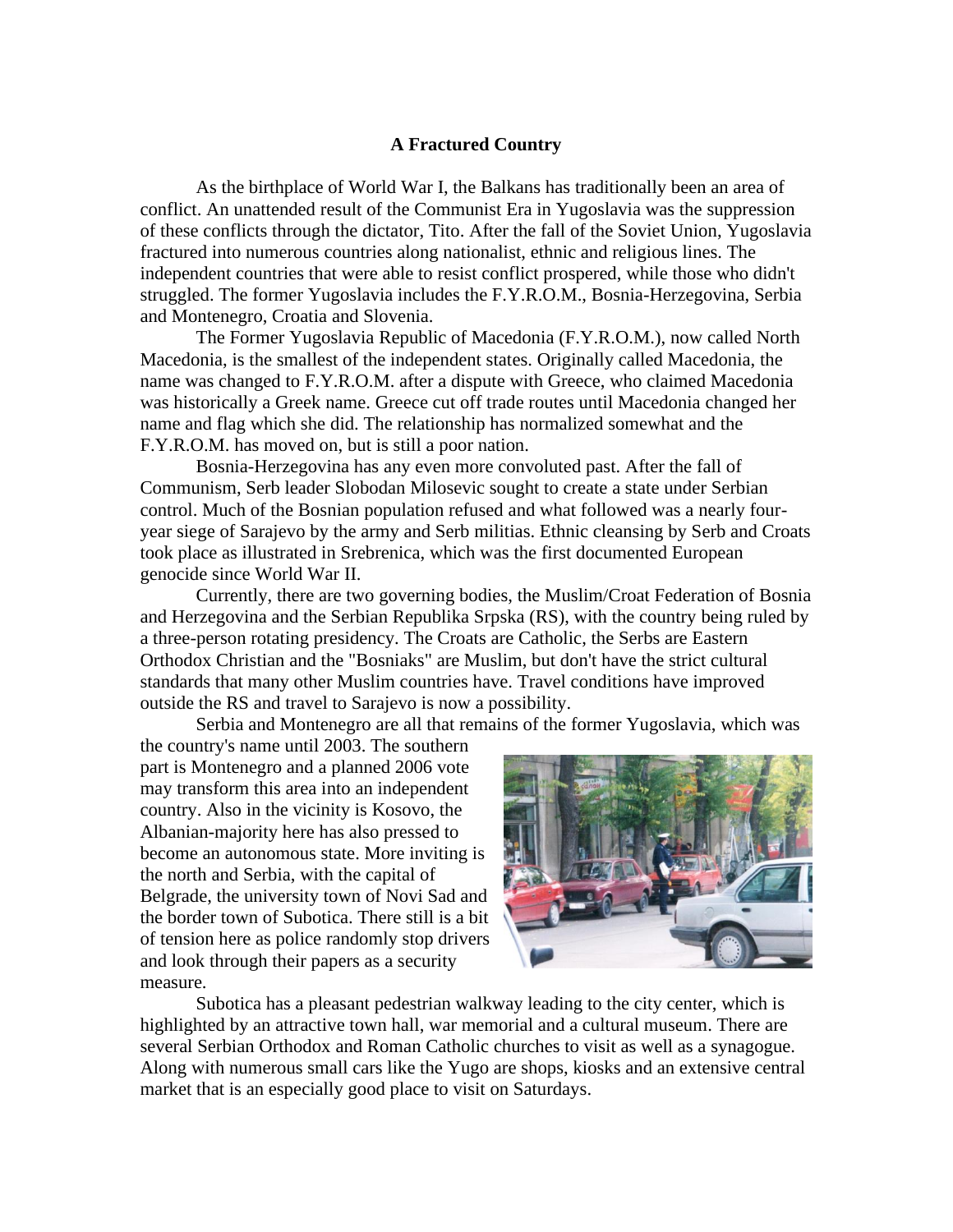I, along with many Hungarians, took the short trip over the border to Subotica to purchase goods at cheap prices. Upon entering Serbian territory, I was asked by a fortysomething woman if she could sit where I was. As the train departed, she pulled out a ratchet wrench and screwdriver and took apart the back cushion of the seat. Then she stashed some cigarettes behind the cushion and returned the seat to its original position.

On the train ride back to Hungary, a man indicated that he wanted me to take one of his boxes. I asked him if it was cigarettes and he indicated it was a box of chocolates. Passengers can only bring back a limited quantity of cigarettes, alcohol, chocolate, etc. So everyone exchanges with each other if they have an excessive amount of one item to get under the limit.

After we left the train station, three men pulled out screwdrivers. Instead of taking apart the back of the seat, they took apart the roof of the train and stashed the cigarettes. At the Hungarian border, a young man in a green uniform checked us for illegal goods. It was a bit of a show as he asked if we had anything illegal; it was a very unconvincing display.

I talked to one of the men smuggling and he said that cigarette smuggling isn't the best job, but he had worked legitimate jobs and wasn't paid until three months later. He said he made one Euro a carton. Upon crossing into Hungary, he told me he had to go back to work. He got his screwdriver out and removed the cigarettes from the roof. I noticed that everyone on the train was looking out the window and when the customs officer was out of sight, they exchanged the excess items they were carrying for each other.

Croatia is moving quickly to recover from its past and has many inviting destinations. The east and south still have bullet-ridden houses but the capital of Zagreb is a fine place to visit. Zagreb has a lower city and an elevated upper city where many of the historical sights are located in a section called Gornji Grad. St. Mark's has an



unmistakable brightly-colored roof, which depicts the coat of arms of Croatia, Dalmatia and Slavonia. Heading down the cobblestone streets towards the lower town, is the open-air Dolac Marketplace, which includes a large flower market. At the bottom of the hill is the central city square where many shops and the central tram divides the upper and lower town. The lower town has several museums, restaurants, and a botanical garden.

Croatia's main tourist attraction is their beaches located on the Dalmatian Coast, which are the cleanest and clearest of the Mediterranean beaches. Split is a popular destination due to its night-life but there are several options on the coast. Croatia has been able to profit from its extended coastline, which can not be said for her neighbor to the north, Slovenia.

Despite being beach-handicapped, Slovenia has been able to prosper because of few internal conflicts and the advantage of the Communists heavily developing this area. Slovenia is the only part of the former Yugoslavia that has been accepted into the European Union, which occurred May 1, 2004.